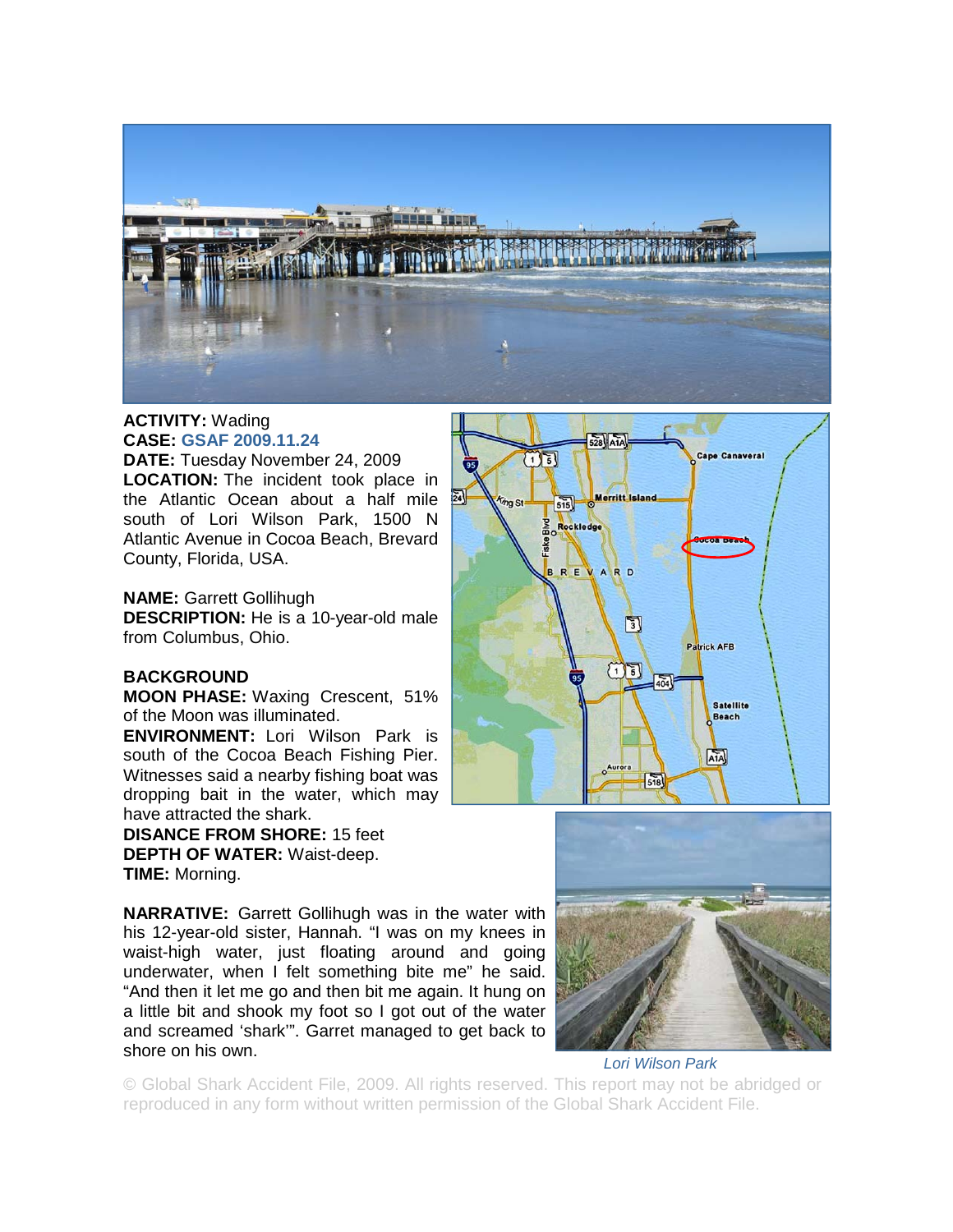His father, Gary, was about 15 feet away when Garrett was bitten. "It was a blood-curdling scream," he said. "I originally thought it was a jellyfish. But he had the presence of mind to yell, 'Shark.' There were a lot of people there."

**INJURY:** The boy sustained 14 puncture wounds from the shark's teeth around his left ankle and toes. There was no nerve damage.

**FIRST AID:** "His dad got him down on the ground, put the pressure on his foot," said witness Mary Jo Wyville. "Somebody yelled for everybody else to get out of the water."

**TREATMENT:** The boy was taken by ambulance to Cape Canaveral Hospital for treatment of non life-threatening injuries.

**SPECIES:** According to the medical staff who treated the boy, the injuries suggest a shark about six feet in length was involved.

**SOURCES:** My Fox Orlando, November 24, 2009,

http://www.myfoxorlando.com/dpp/news/brevard\_news/112409-boy-bit-by-shark Florida Today, November 25, 2009;

http://www.floridatoday.com/article/20091125/BREAKINGNEWS/91125003/1006/NEWS01 /Shark+bite+spoils+birthday+boy+s+beach+visit

© Global Shark Accident File, 2009. All rights reserved. This report may not be abridged or reproduced in any form without written permission of the Global Shark Accident File.